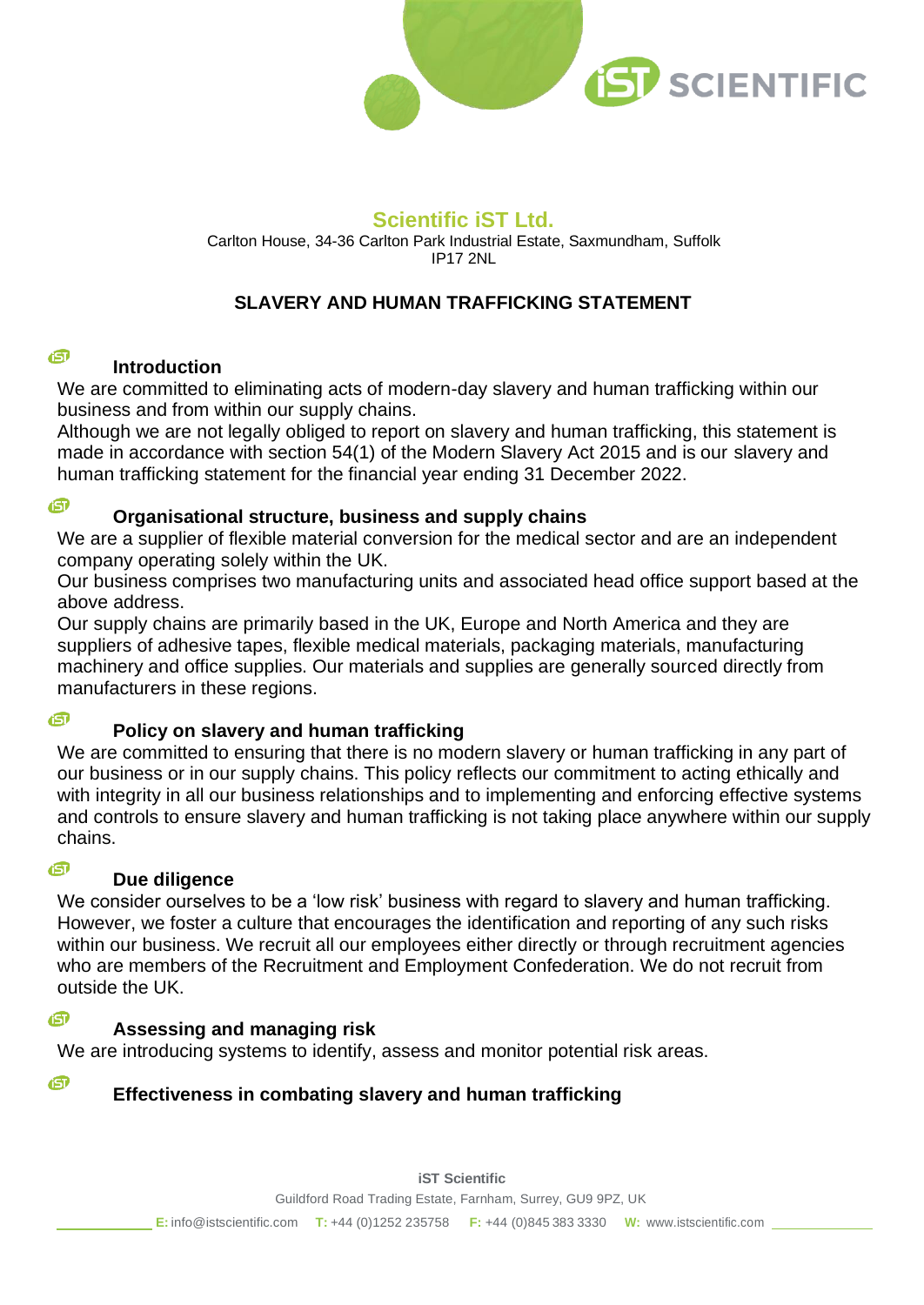

We have zero tolerance to slavery and human trafficking. To ensure that all those in our supply chains comply with our values we are putting in place a supply chain compliance programme that will require our suppliers to confirm that they have a slavery and human trafficking policy in place and that they require the same from their suppliers.

# A

**Training**

We will be providing appropriate training to ensure that relevant employees understand the risks of modern slavery and human trafficking within our business and supply chain

MANAGING DIRECTOR Date: 04.01.2022

Guildford Road Trading Estate, Farnham, Surrey, GU9 9PZ, UK **E:** [info@istscientific.com](mailto:info@istscientific.com) **T:** +44 (0)1252 235758 **F:** +44 (0)845 383 3330 **W:** [www.istscientific.com](http://www.istscientific.com/)

**iST Scientific**